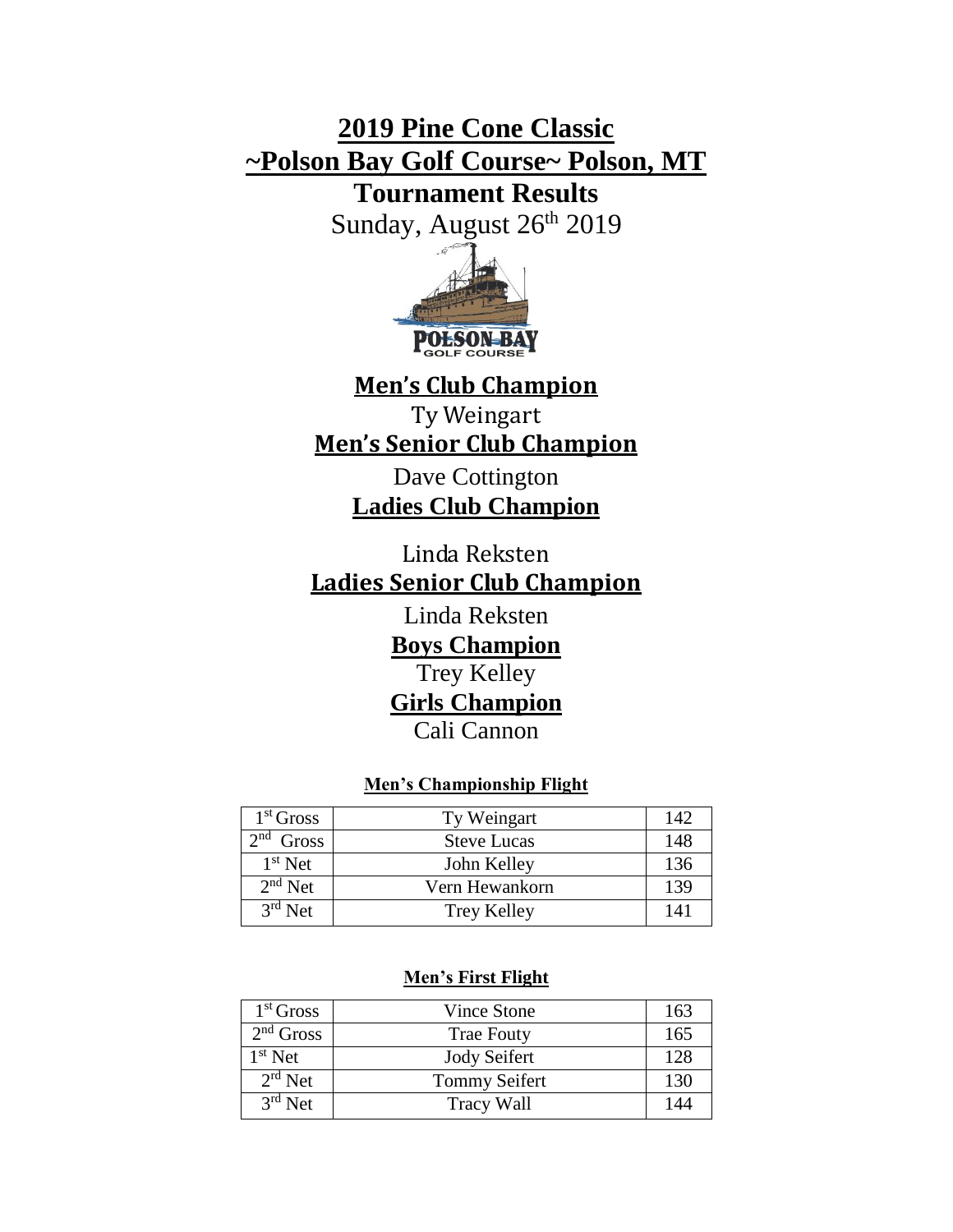#### **Men's Senior Championship Flight**

| $1st$ Gross | <b>Tracy Dooley</b> | 155 |
|-------------|---------------------|-----|
| $2nd$ Gross | Dick Walsh          | 160 |
| $T1st$ Net  | Paul Zeeck          | 137 |
| $T1st$ Net  | Jim Lind            | 137 |

#### **Men's Senior First Flight**

| $1st$ Gross | <b>Rick Dunshee</b> | 163 |
|-------------|---------------------|-----|
| $2nd$ Gross | <b>Steve Samsel</b> | 168 |
| $1st$ Net   | Tim Delaney         | 133 |
| $2nd$ Net   | Klaus Gilchrist     | 135 |

#### **Men's Super-Senior Championship Flight**

| $1st$ Gross   | Dave Cottington | 147 |
|---------------|-----------------|-----|
| $2nd$ Gross   | Jerry Fisher    | 153 |
| $1st$ Net     | Mike Gibbons    | 129 |
| $T2^{nd}$ Net | Jim Dreibelbis  | 135 |
| $T2^{nd}$ Net | Tom Kragh       | 135 |
| $4th$ Net     | Mark Hubbard    | 138 |

## **Men's Super-Senior First Flight**

| $T1st$ Gross        | Terry Bergren         | 177 |
|---------------------|-----------------------|-----|
| $T1st$ Gross        | Mike Heppner          | 177 |
| $1st$ Net           | <b>Bob Wolfe</b>      | 130 |
| $2nd$ Net           | <b>Bill Boettcher</b> | 131 |
| $3rd$ Net           | Ralph Brownell        | 140 |
| $4^{\text{th}}$ Net | Jamie Boettcher       | 141 |

# **Ladies Flight**

| 1 <sup>st</sup> Gross | Vicki Lucas    | 168 |
|-----------------------|----------------|-----|
| $1st$ Net             | Candace Kuglar |     |